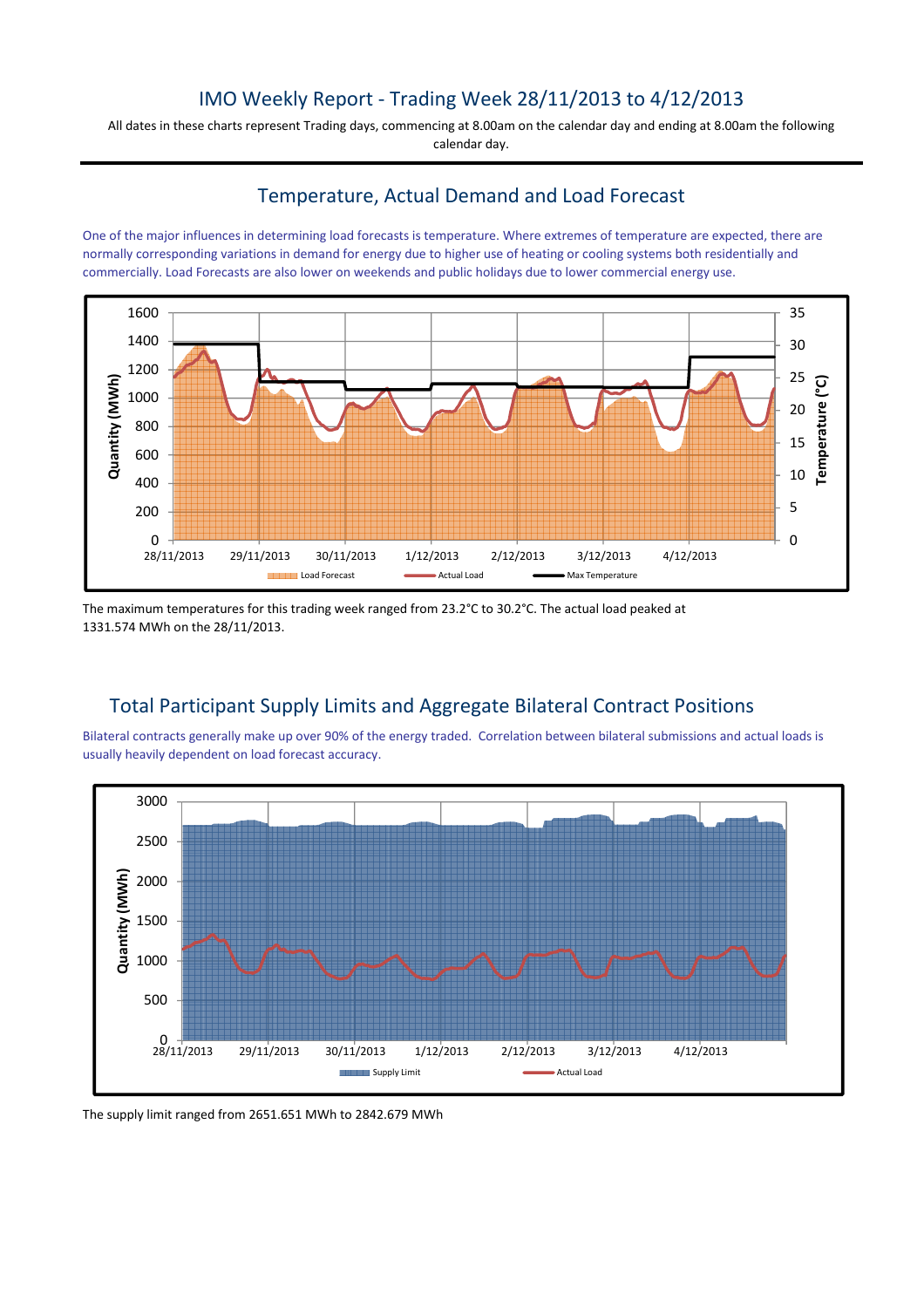## Net Balancing Market Trades

Bilateral contracts and STEM trading are generally based on the forecast energy requirements of Participants. When the forecast requirements are higher or lower than the actual requirements for a day, this Market energy must be bought and sold in the balancing mechanism. This graph shows the estimated net balancing trades.



The majority of the balancing activity this week occurred within Balancing Supply. The maximum balancing demand for the week reached 114.057 MWh on the 1/12/2013. The maximum balancing supply for the week reached -198.236 MWh on the 28/11/2012.

# Total Traded Energy

This chart represents a comparison between the total net energy that is traded in Bilateral Contracts, the STEM and the balancing mechanism. Balancing Supply represents cases in which the total contract position is greater than the demand and customers must supply energy back to balancing. Balancing Demand represents cases in which the total contract position is less than the demand and customers must purchase energy from balancing.



Total balancing supply equalled -12132.523 MWh whereas total balancing demand equalled 9085.438 MWh. The Total STEM Traded quantity was 25368.403 MWh, with the STEM Clearing Quantity ranging between 13.175 MWh and 146.507 MWh.